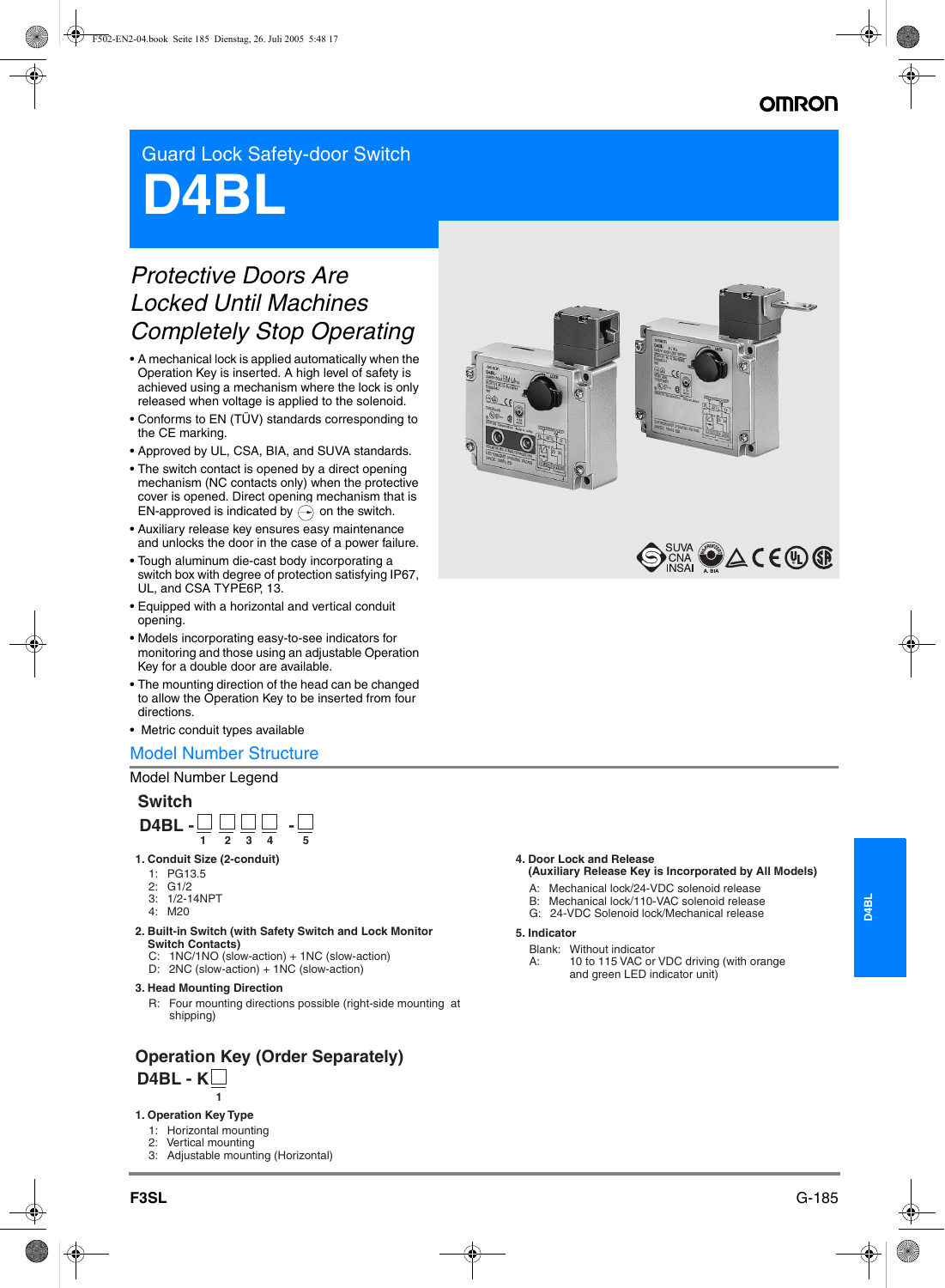# Ordering Information

### List of Models

**Switches** 

| Lock             | Conduit       | Voltage        | Without indicator      | With LED indicator | Without indicator      | With LED indicator |
|------------------|---------------|----------------|------------------------|--------------------|------------------------|--------------------|
| method           | size          | for            | $1NC/1NO+1NC$          | $1NC/1NO+1NC$      | $2NC+1NC$              | $2NC+1NC$          |
|                  |               | solenoid       | (Slow-action)          | (Slow-action)      | (Slow-action)          | (Slow-action)      |
|                  | <b>PG13.5</b> | 24 VDC         | D4BL-1CRA              | D4BL-1CRA-A        | D <sub>4</sub> BL-1DRA | D4BL-1DRA-A        |
|                  |               | <b>110 VAC</b> | D4BL-1CRB              | D4BL-1CRB-A        | D4BL-1DRB              | D4BL-1DRB-A        |
| Mechanical       | G1/2          | <b>24 VDC</b>  | D4BL-2CRA              | D4BL-2CRA-A        | D4BL-2DRA              | D4BL-2DRA-A        |
| lock             |               | <b>110 VAC</b> | D4BL-2CRB              | D4BL-2CRB-A        | D4BL-2DRB              | D4BL-2DRB-A        |
|                  | M20           | <b>24 VDC</b>  | D <sub>4</sub> BI-4CRA | D4BL-4CRA-A        | D4BL-4DRA              | D4BL-4DRA-A        |
|                  |               | <b>110 VAC</b> | D4BL-4CRB              | D4BL-4CRB-A        |                        |                    |
| Solenoid<br>lock | Pg 13.5       | <b>24 VDC</b>  | D4BL-1CRG              | D4BL-1CRG-A        | D4BL-1DRG              | D4BL-1DRG-A        |
|                  | G1/2          | <b>24 VDC</b>  | D4BL-2CRG              | D4BL-2CRG-A        | D4BL-2DRG              | D4BL-2DRG-A        |
|                  | M20           | <b>24 VDC</b>  |                        | D4BL-4CRG-A        |                        |                    |

**Prefered model** 

### Operation Keys (Order Separately)

| Mounting type                              | Model   |
|--------------------------------------------|---------|
| <b>Horizontal mounting</b><br>$\cup$       | D4BL-K1 |
| <b>Vertical mounting</b>                   | D4BL-K2 |
| <b>Adjustable mounting</b><br>(Horizontal) | D4BL-K3 |

# **Specifications**

| Agency               | Standard         | File No.                                                       |
|----------------------|------------------|----------------------------------------------------------------|
|                      |                  | R9451050                                                       |
| <b>TÜV Rheinland</b> | EN60947-5-1      | (Direct opening:<br>approved)                                  |
| <b>BIA</b>           | $GS-ET-19$       | Mechanical lock:<br>9402293<br>Solenoid lock:<br>1998 20462-01 |
| <b>SUVA</b>          | <b>SUVA</b>      | E6186/2.d                                                      |
| UL                   | <b>UL508</b>     | E76675                                                         |
| CSA                  | CSA C22.2, No.14 | LR45746                                                        |

#### Approved Standards **Standards** Standards and EC Directives

Conforms to the following EC Directives: Machinery Directive Low Voltage Directive EN1088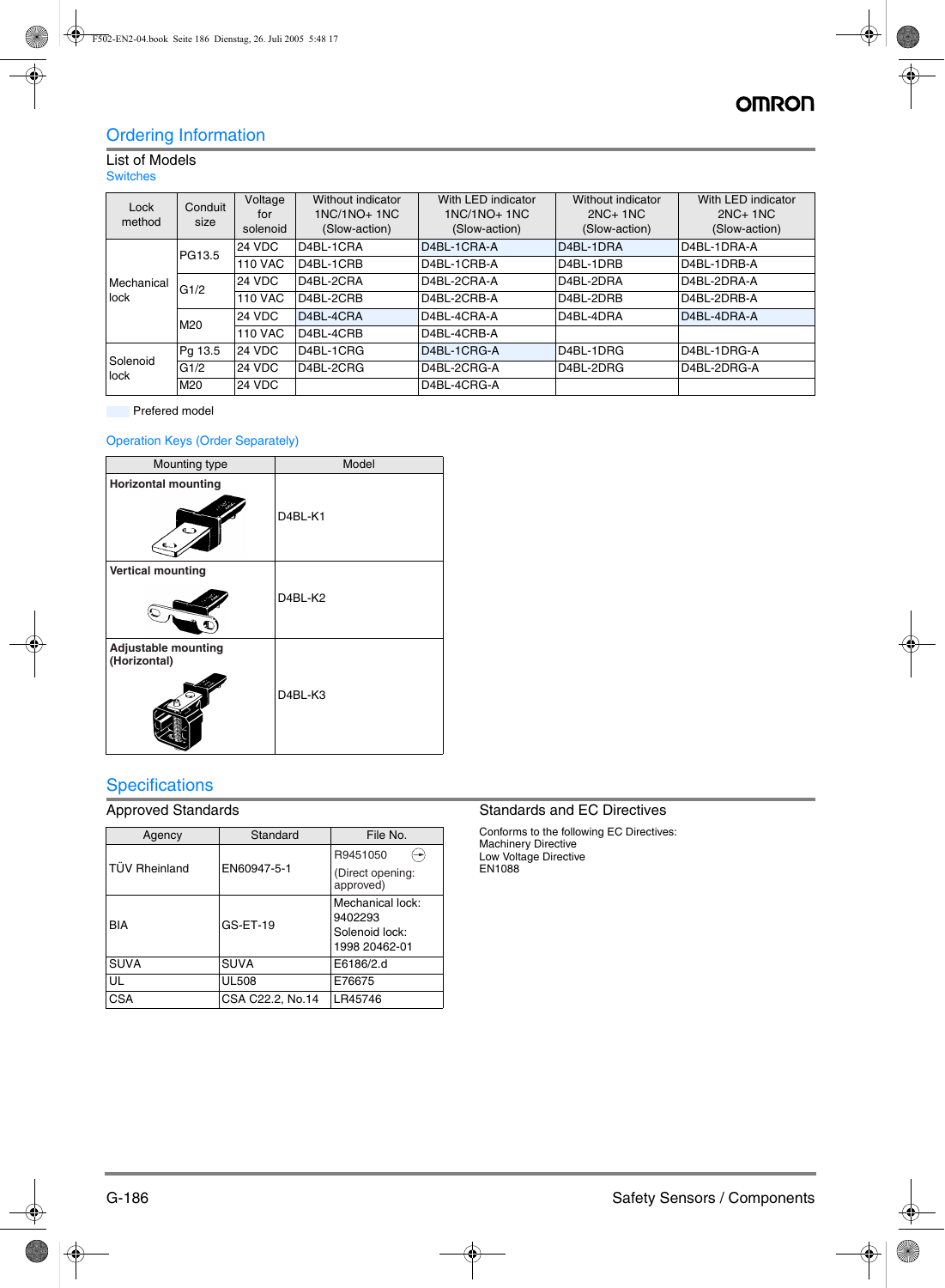#### Approved Standard Ratings TÜV (EN60947-5-1)

| Item                         | Standard model | Indicator model |
|------------------------------|----------------|-----------------|
| Utilization category         | $AC-15$        | $AC-15$         |
| Rated operating current (le) | 3 A            | 6 A             |
| Rated operating voltage (Ue) | 250 V          | 115 V           |

Use a 10-A fuse type gI or gG that conforms to IEC269 as a short-circuit protection device.

#### UL/CSA (UL508, CSA C22.2 No. 14) A300

| Rated voltage  | Carry current | Current |              | <b>Volt-amperes</b> |              |
|----------------|---------------|---------|--------------|---------------------|--------------|
|                |               | Make    | <b>Break</b> | Make                | <b>Break</b> |
| <b>120 VAC</b> | 10 A          | 60 A    | 16A          | 7,200 VA            | 720 VA       |
| <b>240 VAC</b> |               | 30 A    | 3 A          |                     |              |

**Note:** The UL/CSA approved rating for products with indicators (-A) is 6 A/115 VAC.

#### **Characteristics**

| Degree of protection                                         | IP67 (See note 2.)                                                                                                                                                                                                                                                      |  |  |
|--------------------------------------------------------------|-------------------------------------------------------------------------------------------------------------------------------------------------------------------------------------------------------------------------------------------------------------------------|--|--|
| Durability (See note 3.)                                     | Mechanical:1,000,000 operations min.                                                                                                                                                                                                                                    |  |  |
|                                                              | Electrical: 500,000 operations min. (10-A resistive load at 250 VAC)                                                                                                                                                                                                    |  |  |
| Operating speed                                              | $0.05$ to $0.5$ m/s                                                                                                                                                                                                                                                     |  |  |
| Operating frequency                                          | 30 operations/min max.                                                                                                                                                                                                                                                  |  |  |
| Rated frequency                                              | 50/60 Hz                                                                                                                                                                                                                                                                |  |  |
|                                                              | Direct opening force: 19.61 N min. (EN60947-5-1)                                                                                                                                                                                                                        |  |  |
| Operating characteristics                                    | Direct opening travel:20 mm min. (EN60947-5-1)                                                                                                                                                                                                                          |  |  |
|                                                              | All stroke: 23 mm min.                                                                                                                                                                                                                                                  |  |  |
| <b>Holding force</b>                                         | 700 N min. (GS-ET-19)                                                                                                                                                                                                                                                   |  |  |
| Insulation resistance                                        | 100 $M\Omega$ min. (at 500 VDC)                                                                                                                                                                                                                                         |  |  |
| Rated insulation voltage (U <sub>i</sub> )                   | 300 V (EN60947-5-1)                                                                                                                                                                                                                                                     |  |  |
| Conventional enclosed thermal current<br>(I <sub>the</sub> ) | 10 A (EN60947-5-1)                                                                                                                                                                                                                                                      |  |  |
| Dielectric strength $(U_{\text{imn}})$                       | Impulse dielectric strength $(U_{\text{imp}})$ 4 kV (EN60947-5-1) between terminals of different polarity, be-<br>tween each terminal and ground, and between each terminal and non-current-carrying metal<br>part:<br>2.5 kV between solenoid and ground (EN60947-5-1) |  |  |
| Conditional short-circuit current                            | 100 V (EN60947-5-1)                                                                                                                                                                                                                                                     |  |  |
| Pollution degree<br>(operating environment)                  | 3 (EN60947-5-1)                                                                                                                                                                                                                                                         |  |  |
| Protection against electric shock                            | Class I (with ground terminal)                                                                                                                                                                                                                                          |  |  |
| Switching overvoltage                                        | 1,500 V max. (EN60947-5-1)                                                                                                                                                                                                                                              |  |  |
| Contact resistance                                           | 50 m $\Omega$ max. (initial value)                                                                                                                                                                                                                                      |  |  |
| <b>Vibration resistance</b>                                  | Malfunction: 10 to 55 Hz, 0.35-mm single amplitude                                                                                                                                                                                                                      |  |  |
| Shock resistance                                             | Destruction:1,000 m/s <sup>2</sup> min. (IEC68-2-27)                                                                                                                                                                                                                    |  |  |
|                                                              | Malfunction:300 m/s <sup>2</sup> min. (IEC68-2-27)                                                                                                                                                                                                                      |  |  |
| Ambient temperature                                          | Operating:-10°C to 55°C (with no icing)                                                                                                                                                                                                                                 |  |  |
| Ambient humidity                                             | Operating:95% max.                                                                                                                                                                                                                                                      |  |  |
| Weight                                                       | Approx. 800 g                                                                                                                                                                                                                                                           |  |  |

**Note: 1.** The above values are initial values.

**2.** Although the switch box is protected from dust, oil or water penetration, do not use the D4BL in places where dust, oil, water, or chemicals may penetrate through the key hole on the head, otherwise Switch damage or malfunctioning may occur.

**3.** The durability is for an ambient temperature of 5°C to 35°C and an ambient humidity of 40% to 70%.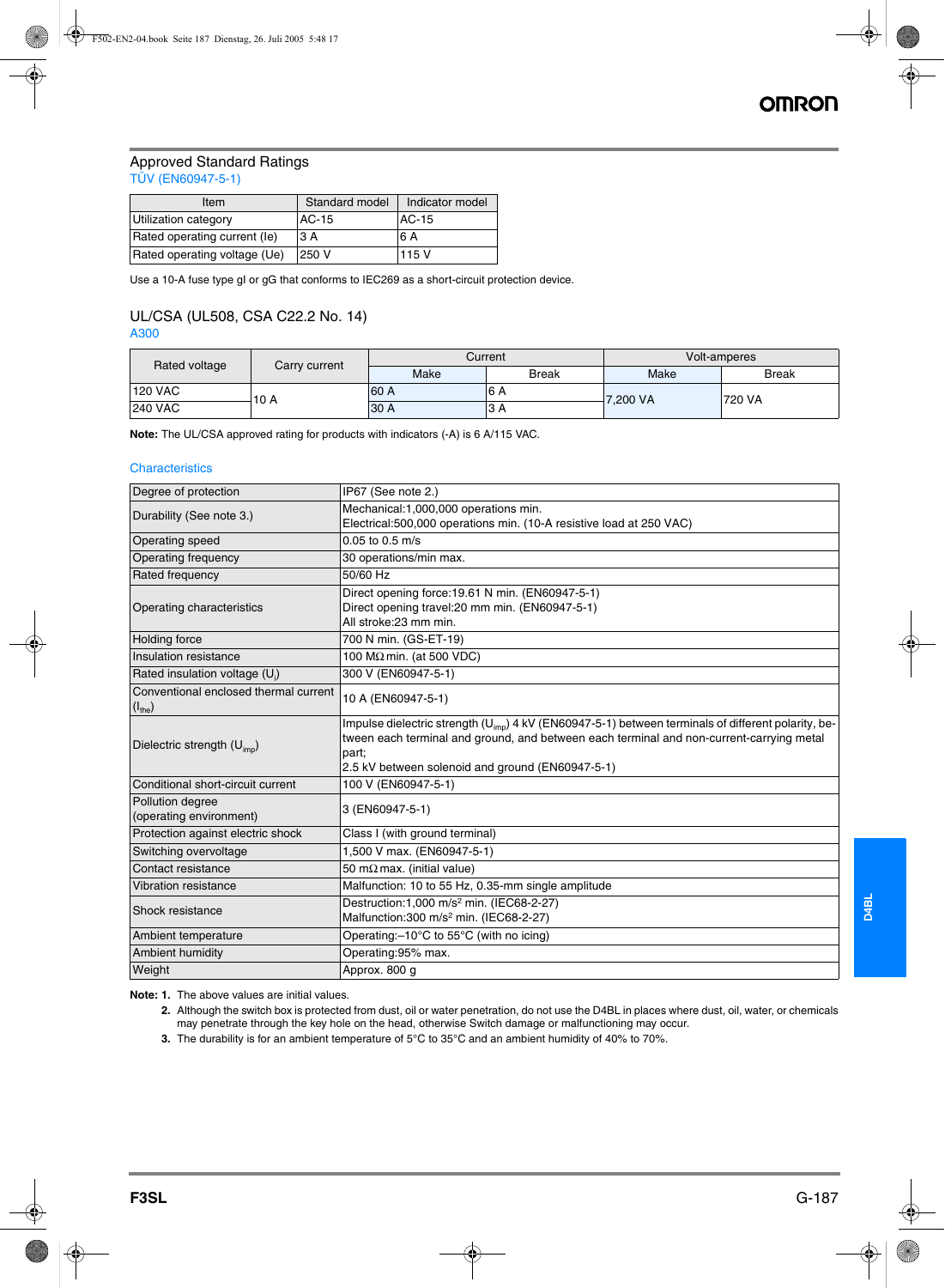#### Solenoid Coil Characteristics

| Item                    |                                         | 24-VDC mechanical lock models 110-VAC mechanical lock models | 24-VAC solenoid lock models              |
|-------------------------|-----------------------------------------|--------------------------------------------------------------|------------------------------------------|
| Rated operating voltage | ∦24 VDC <sup>+10%/</sup> –15% (100% ED) | 110 VAC ±10% (50/60 Hz)                                      | $ $ 24 VDC $^{+10\%}/_{-15\%}$ (100% ED) |
| Current consumption     | Approx. 300 mA                          | Approx. 98 mA                                                | Approx. 300 mA                           |
| Insulation              | Class F (130°C or less)                 |                                                              |                                          |

#### Indicator Characteristics

| Item                   | <b>LED</b>        |
|------------------------|-------------------|
| Rated voltage          | 10 to 115 VAC/VDC |
| <b>Current leakage</b> | Approx. 1 mA      |
| Color (LED)            | Orange, green     |

#### Contact Form (Diagrams Show State with Key Inserted and Lock Engaged)

| Model         |                   | Contact                                   | Diagram                                                                                                                                                                       | Remarks                                                                                                                                                        |
|---------------|-------------------|-------------------------------------------|-------------------------------------------------------------------------------------------------------------------------------------------------------------------------------|----------------------------------------------------------------------------------------------------------------------------------------------------------------|
| D4BL-OCOD-O   | 1NC/<br>$1NO+1NC$ | 32<br>$31 +$<br>12                        | Lock position<br>$31 - 12$<br>⊠ ON<br>$23 - 24$<br>Stroke                                                                                                                     | Only NC contacts 11-12<br>and 31-32 have an<br>approved direct<br>opening mechanism.<br>The terminals 11-12                                                    |
|               |                   |                                           | <b>Operation Key</b><br>Extraction<br>insertion comple-<br>completion<br>tion position<br>position                                                                            | and 23-24 can be<br>used as unlike poles.                                                                                                                      |
| $D4BL-TDTT-T$ | $2NC+1NC$         | 12<br>$32 \quad 11$<br>$31 +$<br>22<br>21 | Lock position<br>$31 - 12$<br><b>Billi</b><br>ON<br>$21 - 22$<br>Stroke<br><b>Operation Key</b><br>Extraction<br>insertion comple-<br>completion<br>tion position<br>position | NC contacts 11-12,<br>21-22, and 31-32<br>have an approved<br>direct opening<br>mechanism.<br>The terminals 11-12<br>and 21-22 can be<br>used as unlike poles. |

**Note:** The EN-approved direct opening mechanism is indicated by  $\bigoplus$  on the switch.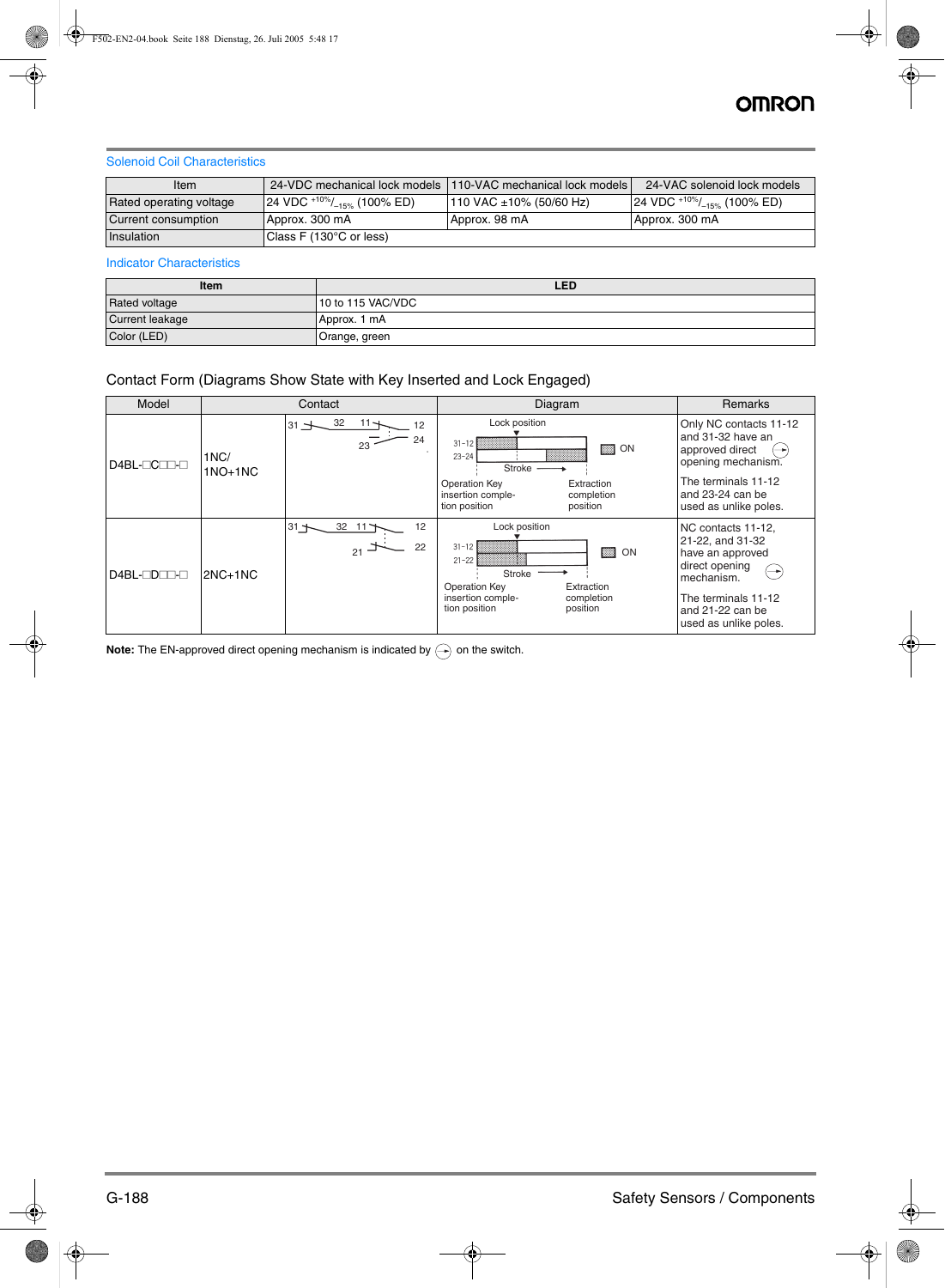## **Connections**

# Indicator Unit





### Circuit Connection Example

- **•** Do not connect the indicators to the safety contact terminals (11- 12-31-32) or the safety circuit side.
- **•** When using indicators, connect them to the auxiliary circuit side (monitor circuit) or the solenoid input terminals as shown below.
- **•** The indicators can be used to confirm the open/closed status of the door, the ON/OFF status of the power supply, and the ON/OFF status of the solenoid.





**3. Orange: Lights when the solenoid turns ON. Green: Lights when door closes.**



#### Internal Circuit



- **•** Do not connect the indicators in parallel with the direct opening contact. If the indicators are broken, a short-circuit current may flow, causing equipment to malfunction.
- **•** The 24-VDC solenoid terminals have polarity. Confirm the polarity before wiring.
- **•** Be sure to use a special pushbutton switch to stop and start machinery and release locks.
- **2. Orange: Lights when the solenoid turns ON. Green: Lights when power turns ON.**



**4. Orange: Lights when the solenoid turns ON. Green: Lights when power turns ON.**

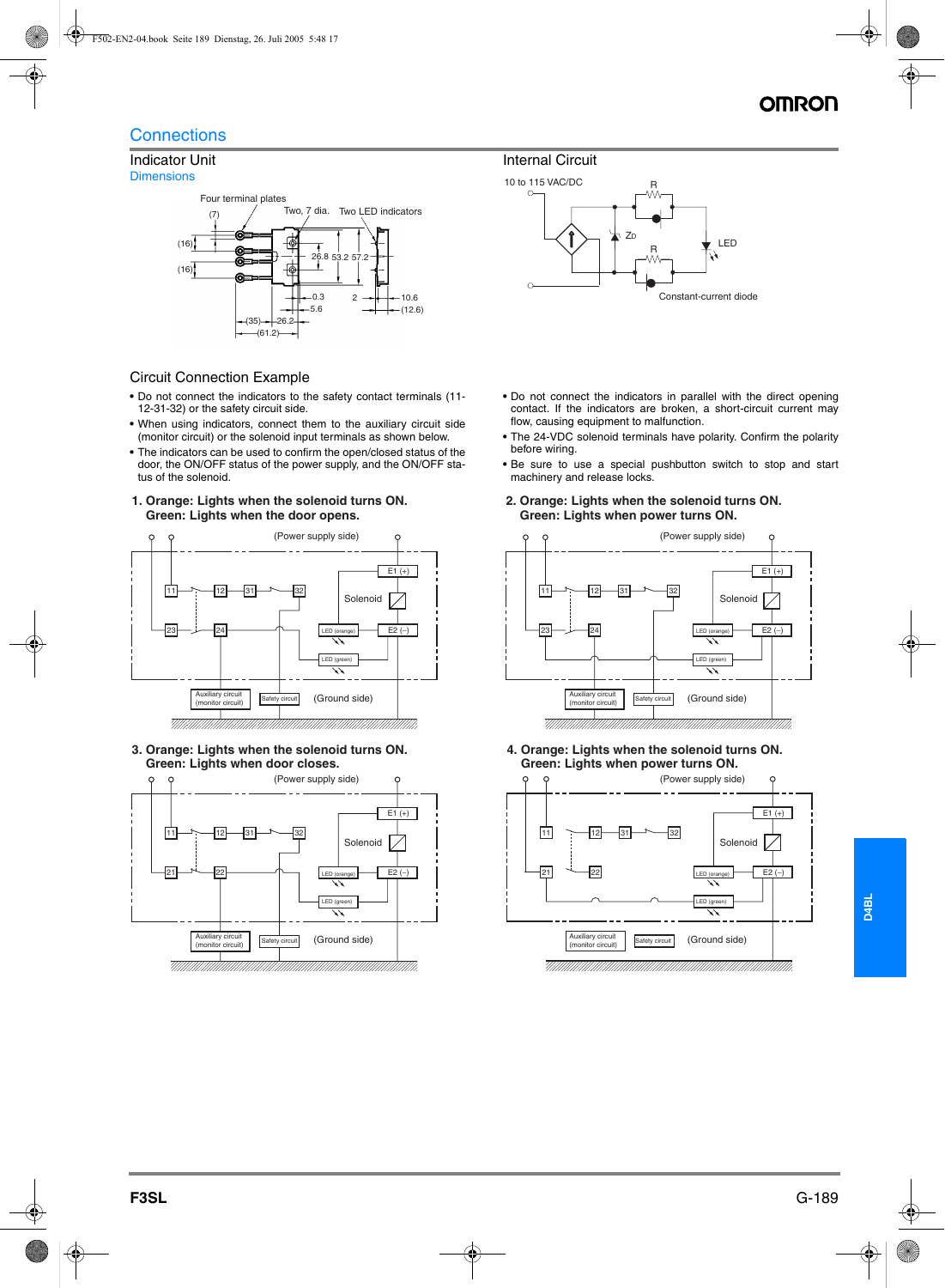### **Nomenclature**



#### **Dimensions**

**Note: 1.** All units are in millimeters unless otherwise indicated.

**2.** Unless otherwise specified, a tolerance of ±0.4 mm applies to all dimensions.

#### Switches

#### **D4BL-** $\Box$  $\Box$



| <b>Operating Characteristics</b>          | $D4BL-TTTT$  |  |
|-------------------------------------------|--------------|--|
| Key insertion force                       | 19.61 N max. |  |
| Key extraction force                      | 19.61 N max. |  |
| Movement before being locked   15 mm max. |              |  |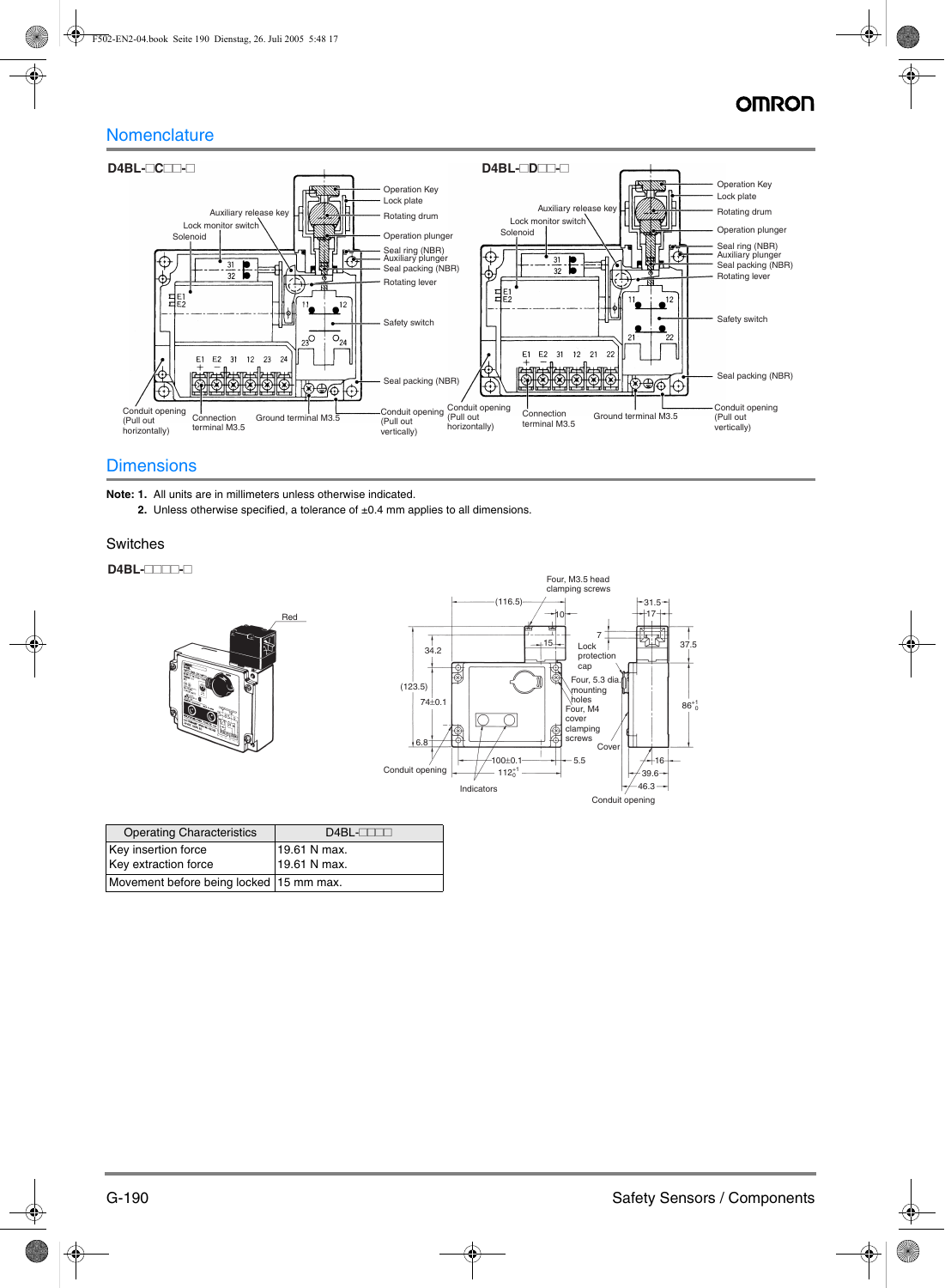### Operation Keys









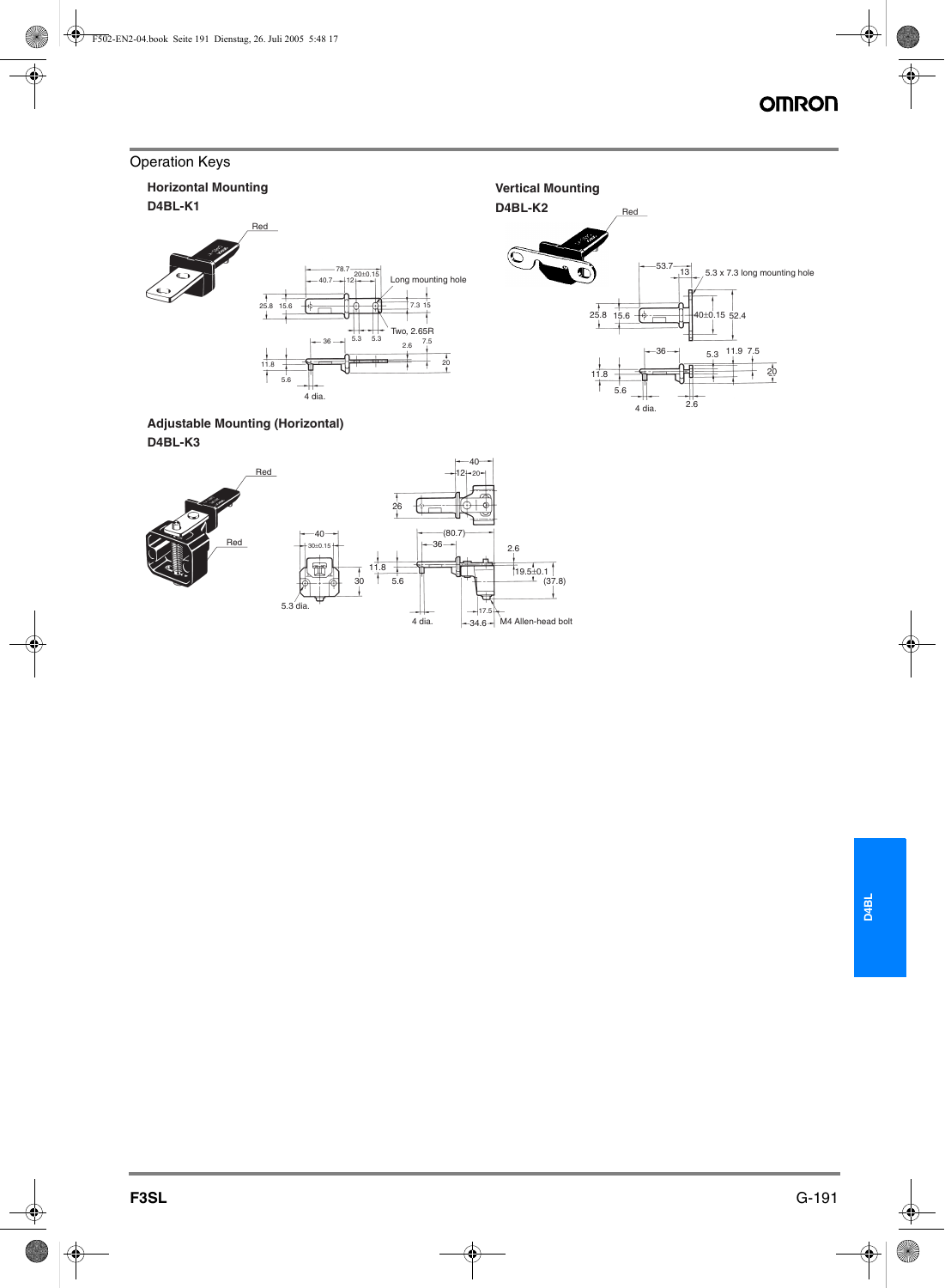#### With Operation Key Inserted

#### **Horizontal Mounting**



Note: 1. Unless otherwise specified, a tolerance of ±0.4 mm applies to all dimensions. **2.** In the above diagrams, the Operation Key is inserted from the front.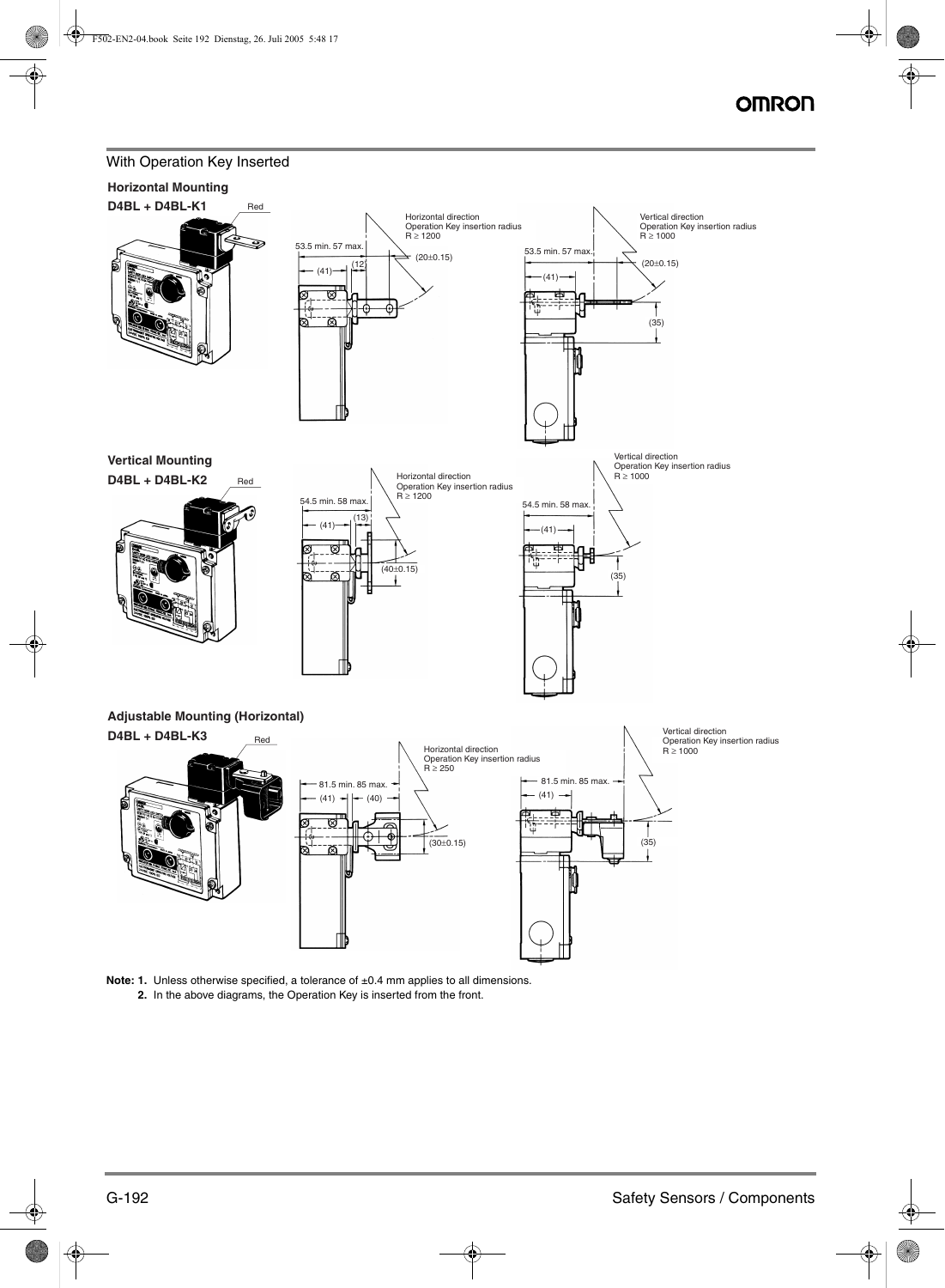#### **Precautions**

Do not insert the Operation Key to the Switch with the door open. Before using the machine, be sure to remove the shock-absorbing damper, which is provided before shipping. Otherwise the machine may start operating and injury may be caused.

Mount the Operation Key at a location where it will not come in contact with users when the door is opened or closed.

When operating the D4BL as a part of a safety circuit or an emergency stop circuit to prevent injury, operate the NC contacts that have a direct opening mechanism in direct opening mode. For safety purposes, tighten the switch body and Operation Key with one-way screws or equivalents or install a switch protection cover and warning label for safety purposes to prevent easy removal of the D4BL.

Connect the fuse to the D4BL in series to prevent it from short-circuit damage. The value of the breaking current of the fuse must be calculated by multiplying rated current by 150% to 200%.

When using the D4BL with EN ratings, use 10-A fuse Type gl or gG that complies with IEC60269.

In order to prevent the D4BL from burning due to overvoltage, insert a protection fuse into the solenoid circuit.

If the D4BL is imposed with force exceeding the lock strength, the D4BL may break and the equipment may continue to operate.

#### Auxiliary Release Key

The auxiliary release key is used to unlock the D4BL in case of emergency or in case the power supply to the D4BL fails.

Use an appropriate tool to set the auxiliary release key to UNLOCK so that the lock will be released and the door can be opened.



The auxiliary release key applied to the door of a machine room ensures the safety of people adjusting the equipment in the machine room. If the auxiliary release key is set to UNLOCK, the door will not be locked when the door is closed and no power will be supplied to the equipment.

To lock the door, set the auxiliary release key to LOCK.

Do not use the auxiliary release key to start or stop machines.

To prevent the auxiliary release key from being handled carelessly by unauthorized people, seal the auxiliary release key with sealing wax and the provided seal cap to ensure IP67.

Make sure that the auxiliary release key is kept with the person in charge.

Before attaching the cover to the D4BL, make sure that the auxiliary release key position is set to LOCK.

#### **Stopper**



Do not use the Switch as a stopper. When mounting the Switch, be sure to locate a stopper as shown in the following illustration to prevent the top of the Operation Key from hitting the switch head.



#### Correct Use Operating Environment

Due to the wear and tear of the sealing of the D4BL, water and some types of oil and chemical sprayed onto the D4BL may cause contact or insulation failures, current leakages, or fires.

Do not use the D4BL in the following locations.

- **•** Locations subject to severe temperature changes
- **•** Locations subject to high temperatures or condensation
- **•** Locations subject to severe vibration
- **•** Locations where the product may come in contact with metal dust, oil, or chemicals

#### Operation Key

The D4BL is provided with a shock-absorbing damper to protect the D4BL from damage that may result from dropping the D4BL during transportation. Be sure to remove the damper after mounting the D<sub>4</sub>BL.

The mounting tolerance of the Operation Key is  $\pm 0.3$  mm vertically or horizontally. Be sure to mount the D4BL correctly without leaning, otherwise the D4BL may soon break or wear out.



Do not drop the D4BL with the Operation Key inserted, otherwise the Operation Key may deform or break.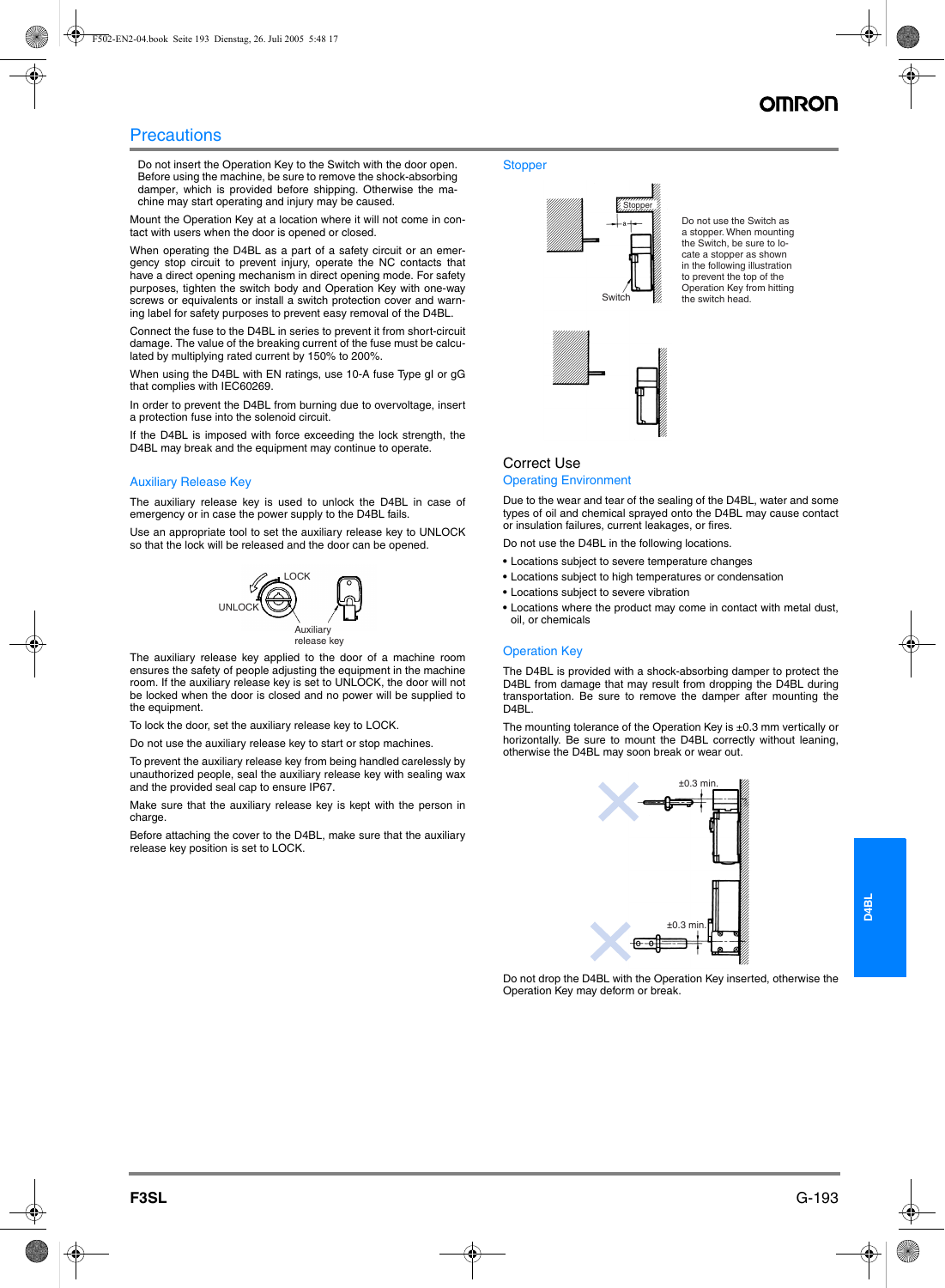

The head is constructed so that it cannot be operated with tools such as screwdrivers. Always use OMRON's Operation Key to operate the head in order to ensure the safety of the machine and protect the D4BL from damage.

The Operation Key provided for the D4BL is not compatible with that of the D4BS.

Mount the Operation Key and secure it with one-way screws or equivalents to prevent easy removal of the D4BL.

#### Securing the Door

If the Operation Key on the closed door is pulled outside the set zone by a force caused by vibration, the door's weight, or the door cushion rubber, the D4BL may be damaged. Secure the door with hooks so that it will remain within the set zone.



#### Tightening Torque

Be sure to tighten each screw of the D4BL properly, otherwise the D4BL may malfunction.

|                | Type                                              | Torque                       |
|----------------|---------------------------------------------------|------------------------------|
|                | M3.5 terminal screw<br>(including terminal screw) | 0.59 to 0.78 N·m             |
| 2              | Cover mounting screw                              | 1.18 to 1.37 N $\cdot$ m     |
| 3              | Head mounting screw                               | $0.78$ to $0.98$ N $\cdot$ m |
| $\overline{4}$ | M5 body mounting screw                            | 4.90 to 5.88 N·m             |
| 5              | Operation Key mounting screw                      | 2.35 to 2.75 N·m             |
| 6              | Connector                                         | 1.77 to 2.16 N·m             |
|                | Cap screw                                         | 1.27 to 1.67 N·m             |



#### Switch and Operation Key Mounting

Mount the D4BL and Operation Key with four M5 screws with washers and tighten each screw to the specified torque.

#### Mounting Dimensions

#### Switch Mounting Dimensions



#### Operation Key Mounting Holes

- **•** Horizontal Mounting
- D4BL-K1



**•** Vertical Mounting D<sub>4</sub>BL-K<sub>2</sub>



**•** Adjustable Mounting (Horizontal) D4BL-K3

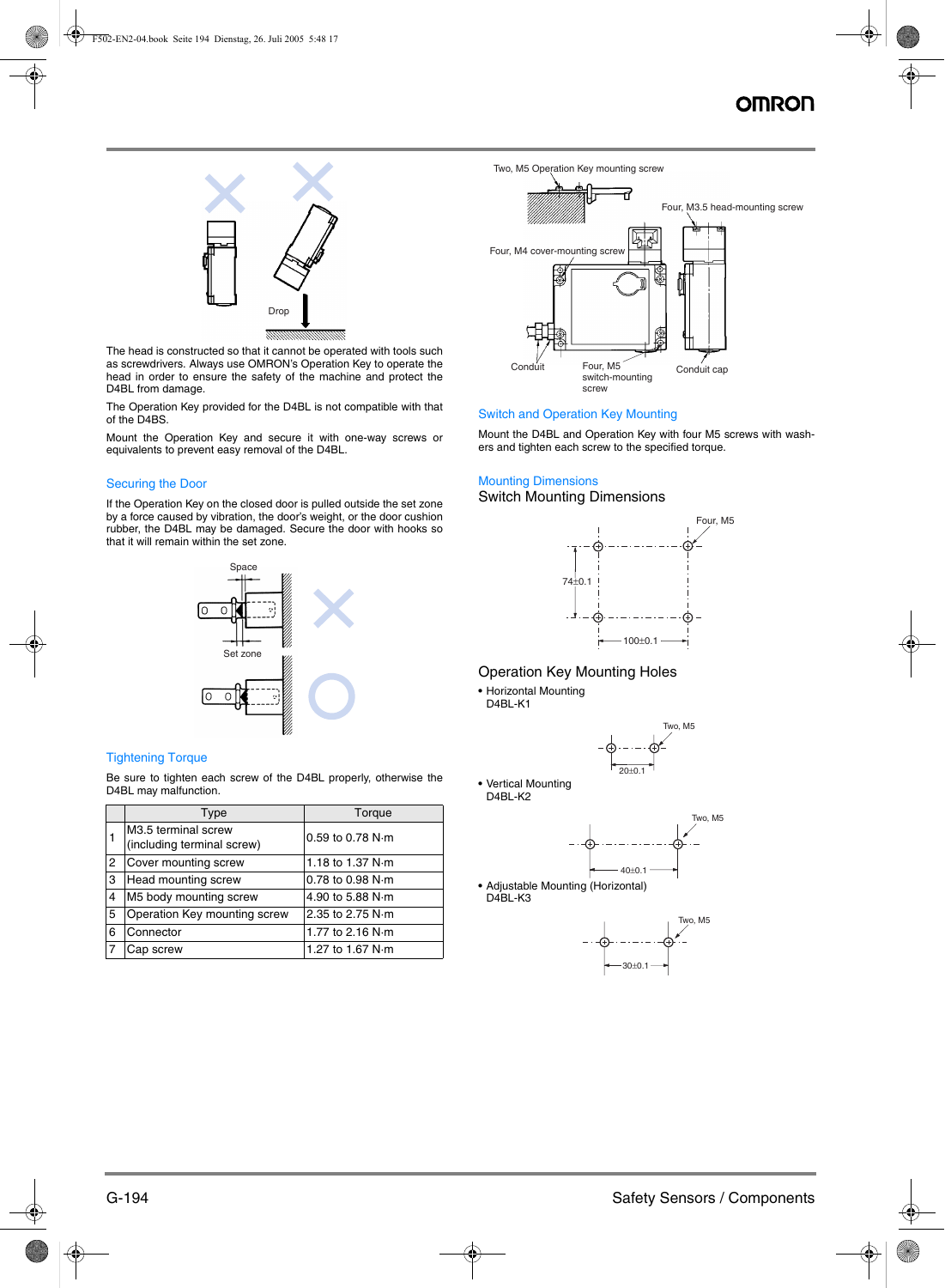#### Head Directions

The head can be mounted in four directions. To remove the head, turn the head by 45° as shown in figures A and B below.

To change the direction of the head, make sure that the protruding part of the rotating lever engages with the groove of the plunger. Then turn the head clockwise or counterclockwise to the desired direction. At that time, make sure that the groove of the plunger is located under the rotating lever. If the direction of the head is not set when the plunger is rotated by 45°, the groove of the plunger presses the rotating lever. The head, plunger, or the built-in switch may be damaged as a result.

#### Head Direction Changes



#### **Normal Positions of Rotating Lever and Plunger**



Be sure to check the mechanical lock and solenoid release functions when mounting the D4BL.

If the head direction is changed, recheck the tightening torque of each of screw. Make sure that no foreign materials will penetrate through the key hole on the head.

#### Mounting the Cover

When tightening the cover, first check the specified torque, and then tighten each screw to the that torque. Also, make sure that no foreign matter has entered the switch.

When mounting the cover, make sure that the cover and switch box are properly aligned.